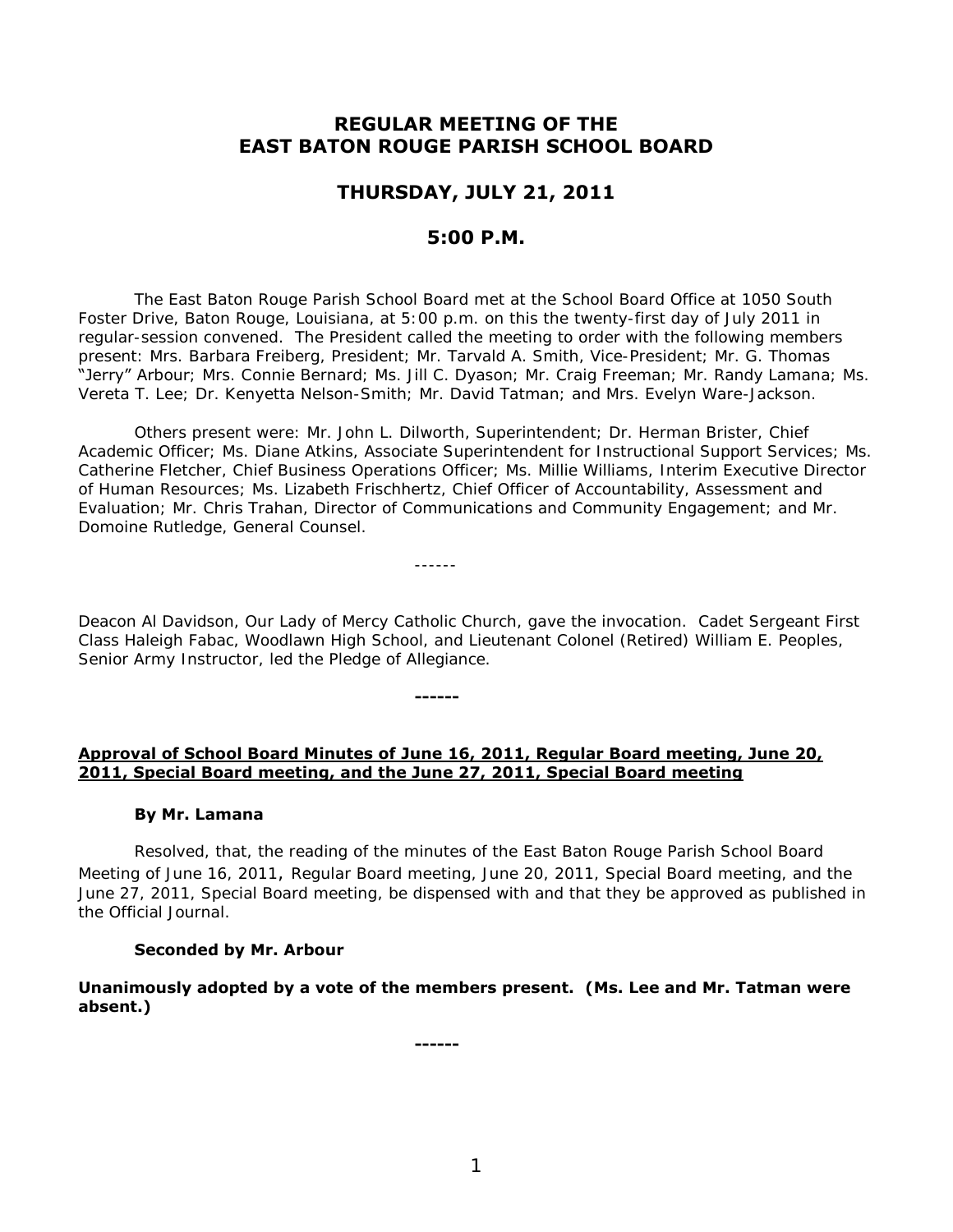## **Approval of Personnel Changes Since School Board Meeting of June 20, 2011, Excluding Items 9A #1 and #2, Page 31**

### **By Mr. Lamana**

 Resolved, that, the changes in personnel since the School Board Meeting of June 20, 2011, Excluding Items 9A, #1 and #2, Page 31**,** be, and they are, hereby approved. **(A copy of the Changes has been marked "Official Copy" and placed in the files of the Board.)**

## **Seconded by Mr. Smith**

**Unanimously adopted by a vote of the members present. (Mr. Tatman was absent.)** 

**-----**

## **Approval of Items 9A, #1 and #2, Page 31 of Personnel Changes**

### **By Mr. Smith**

 Resolved, that, the East Baton Rouge Parish School Board does hereby approve Items 9A, #1 and #2, Page 31 of Personnel Changes.

### **Seconded by Mr. Arbour**

**The vote on the motion was as follows:** 

| Yeas: $(5)$      | Mr. Arbour, Mr. Lamana, Ms. Lee, Mrs. Nelson-Smith, and Mr.<br>Smith                  |
|------------------|---------------------------------------------------------------------------------------|
| <b>Nays: (5)</b> | Mrs. Bernard, Ms. Dyason, Mr. Freeman, Mrs. Freiberg, and Mrs.<br><b>Ware-Jackson</b> |
| Abstained: (0)   | <b>None</b>                                                                           |
| Absent: (1)      | Mr. Tatman                                                                            |

**The motion failed.** 

**------**

### **Reconsider an Item**

### **By Mr. Freeman**

Resolved, that, the East Baton Rouge Parish School Board would like to reconsider Item 9A #1, Page 31 of Personnel Changes.

## **Seconded by Mr. Arbour**

## **Unanimously adopted by a vote of the members present. (Mr. Tatman was absent.)**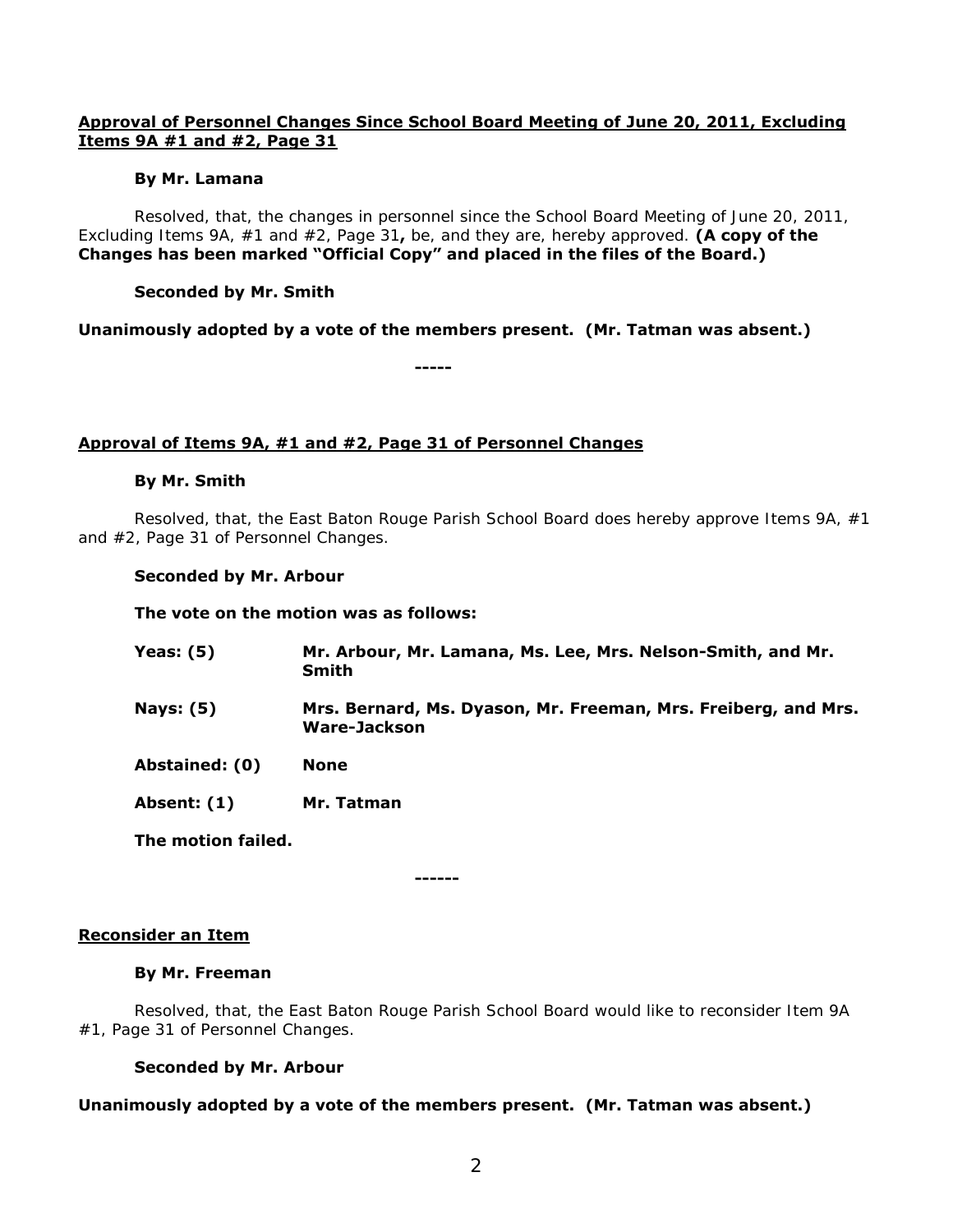## **Approval of Item 9A #1, Page 31 of Personnel Changes**

#### **By Mr. Arbour**

Resolved, that, the East Baton Rouge Parish School Board does hereby approve Item 9A-1, Page 31 of Personnel Changes.

#### **Seconded by Mr. Freeman**

#### **Unanimously adopted by a vote of the members present. (Mr. Tatman was absent.)**

**------**

**------**

### **Approval of Job Description**

#### **By Mr. Arbour**

Resolved, that, the East Baton Rouge Parish School Board does hereby approve the following job description: Intervention Teacher.

#### **Seconded by Ms. Lee**

**Unanimously adopted by a vote of the members present. (Mr. Smith and Mr. Tatman were absent.)** 

------

### **Approval of Job Description**

### **By Mr. Freeman**

Resolved, that, the East Baton Rouge Parish School Board does hereby give approval of a job description for Fair Share Coordinator as it relates to the Minority and Women Business Enterprise Policy.

### **Seconded by Mr. Arbour**

### **Unanimously adopted by a vote of the members present. (Mr. Tatman was absent.)**

------

## **Approval of Revised Policy**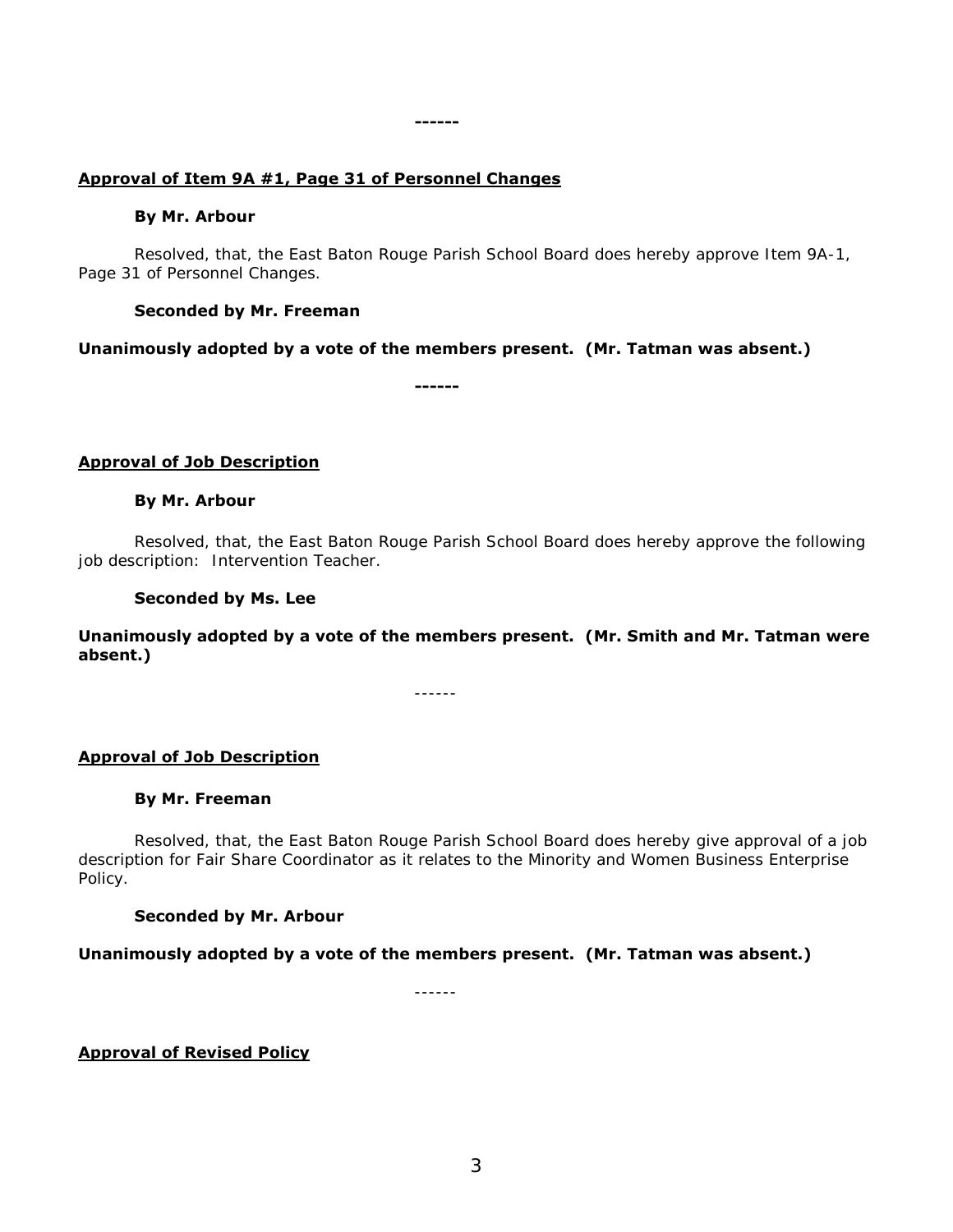#### **By Mr. Lamana**

Resolved, that, the East Baton Rouge Parish School Board does hereby approve the revisions to the Minority and Women Owned Business Enterprise (DBE) Procurement Policy.

#### **Seconded by Mr. Smith**

**Unanimously adopted by a vote of the members present. (Mr. Tatman was absent.)** 

------

### **Approval of 2011-2012 Pupil Progression Plan**

#### **By Mr. Freeman**

Resolved, that, the East Baton Rouge Parish School Board does hereby approve the 2011- 2012 Pupil Progression Plan for the East Baton Rouge Parish School System.

### **Seconded by Ms. Lee**

**Unanimously adopted by a vote of the members present. (Mr. Tatman was absent.)** 

**------** 

### **Approval of Servitude Agreement**

#### **By Mr. Lamana**

Resolved, that, the East Baton Rouge Parish School Board does hereby approve a Servitude Agreement between the East Baton Rouge Parish School Board and the East Baton Rouge Parish Department of Public Works for a servitude and acceptance of transfer of property ownership for the cash offer of \$19,519 for the necessary sewer improvements along East Brookstown Drive.

### **Seconded by Ms. Lee**

### **Unanimously adopted by a vote of the members present. (Mr. Tatman was absent.)**

**------**

### **Acceptance of Recommendation from General Counsel**

#### **By Mrs. Bernard**

Resolved, that, the East Baton Rouge Parish School Board does hereby accept the recommendation of Mr. Domoine Rutledge, General Counsel, East Baton Rouge Parish School Board, in the matter of: Geneva M. Lee v. EBRPSB, Docket No.: 11-00223; District 5; Office of Workers' Compensation.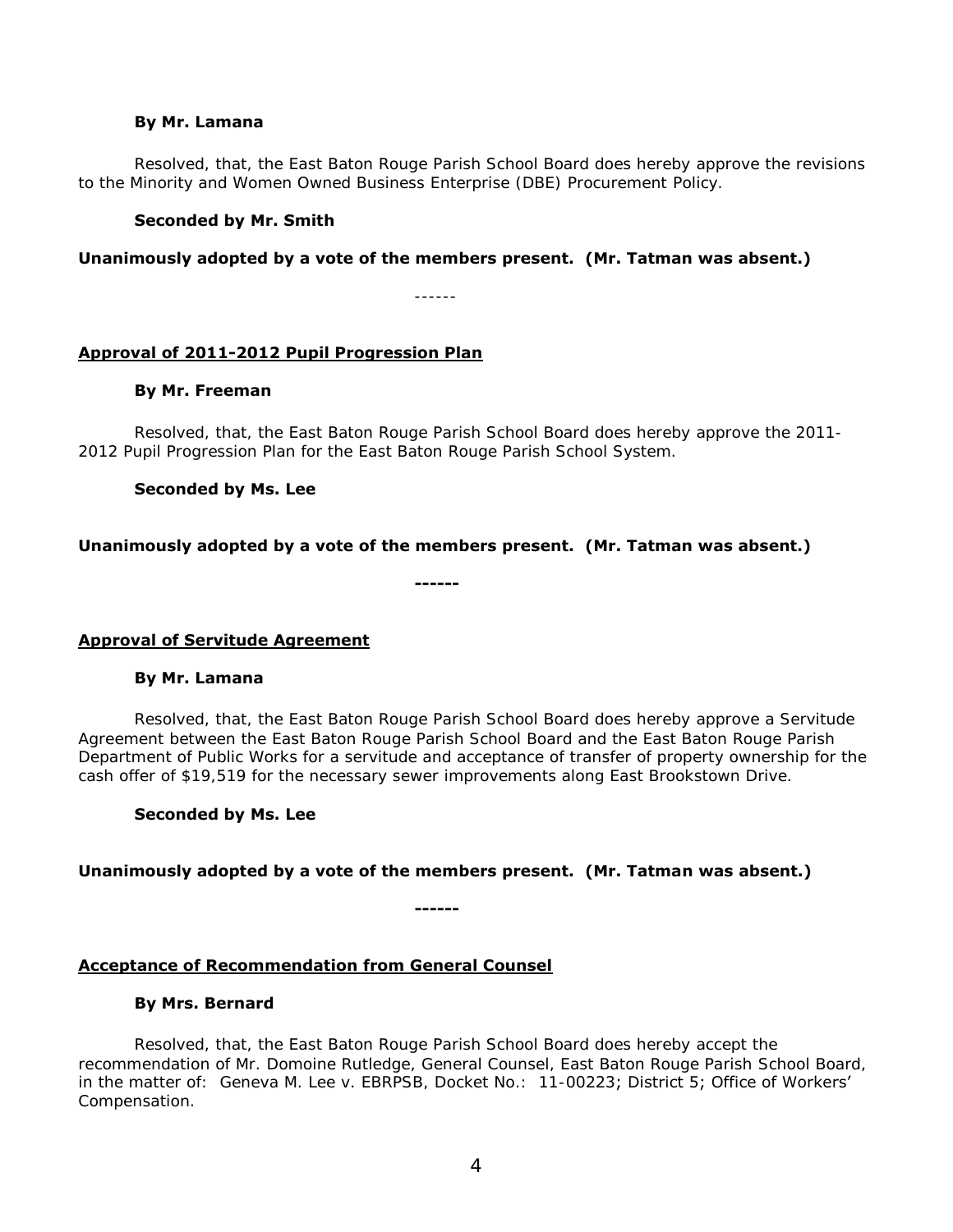## **Seconded by Mr. Arbour**

## **Unanimously adopted by a vote of the members present. (Mr. Tatman was absent.)**

**------**

## **Approval of Louisiana Virtual School (LVS) Agreement**

## **By Mrs. Bernard**

Resolved, that, the East Baton Rouge Parish School Board does hereby approve the Louisiana Virtual School (LVS) Agreement between the State Department of Education and the East Baton Rouge Parish School System. The amount of this agreement will not exceed \$50,000.00.

## **Seconded by Mr. Freeman**

## **Unanimously adopted by a vote of the members present. (Mr. Tatman was absent.)**

**------**

## **Approval of the Proposed Scotlandville Elementary School Conversion**

### **By Mr. Smith**

Resolved, that, the East Baton Rouge Parish School Board does hereby approve the proposed Scotlandville Elementary School Conversion.

## **Seconded by Mr. Lamana**

### **Discussion followed.**

### **The following substitute motion was made.**

### **By Mrs. Bernard**

 Resolved, that, the East Baton Rouge Parish School Board does hereby defer this item to the August 18, 2011 Regular School Board Meeting.

### **Seconded by Mr. Arbour**

### **The vote on the substitute motion was as follows:**

| Yeas: $(5)$ | Mr. Arbour, Mrs. Bernard, Ms. Dyason, Mrs. Freiberg, and Ms. Lee               |
|-------------|--------------------------------------------------------------------------------|
| Nays: (5)   | Mr. Freeman, Mr. Lamana, Mrs. Nelson-Smith, Mr. Smith and Mrs.<br>Ware-Jackson |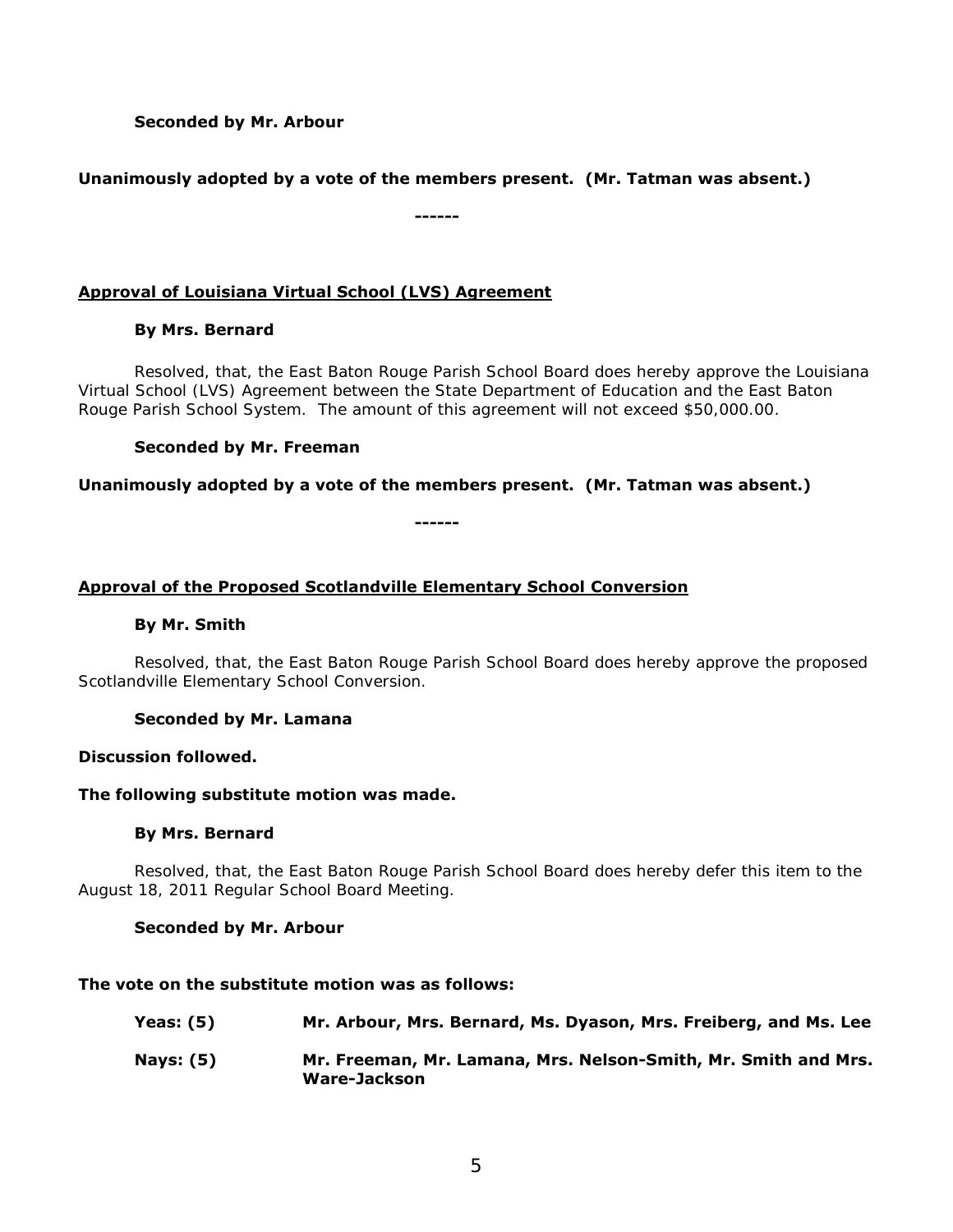**Abstained: (0) None** 

**Absent: (1) Mr. Tatman** 

### **The substitute motion failed.**

#### **Discussion continued.**

**The following substitute motion was made.** 

#### **By Mr. Lamana**

 Resolved, that, the East Baton Rouge Parish School Board does hereby request a workshop on this item.

#### **Seconded by Mr. Arbour**

### **The vote on the substitute motion was as follows:**

| <b>Yeas: (8)</b> | Mr. Arbour, Mrs. Bernard, Ms. Dyason, Mrs. Freiberg, Mr.<br>Lamana, Ms. Lee, Mrs. Nelson-Smith, and Mrs. Ware-Jackson |
|------------------|-----------------------------------------------------------------------------------------------------------------------|
| <b>Nays: (2)</b> | Mr. Freeman, and Mr. Smith                                                                                            |
| Abstained: (0)   | None                                                                                                                  |
| Absent: (1)      | Mr. Tatman                                                                                                            |

**The substitute motion was declared adopted.** 

**------**

### **Approval to Withdraw Request to Return to Board Standing Committee Meetings**

#### **By Mr. Freeman**

Resolved, that, the East Baton Rouge Parish School Board does hereby withdraw the request to return to Board standing committee meetings (Personnel Services, Instructional/Pupil Services, School Operations, and Finance) rather than Committee of the Whole meetings.

### **Seconded by Mr. Lamana**

**Unanimously adopted by a vote of the members present. (Mr. Tatman was absent.)** 

**------**

**There being no further business, the Board adjourned by acclamation.**